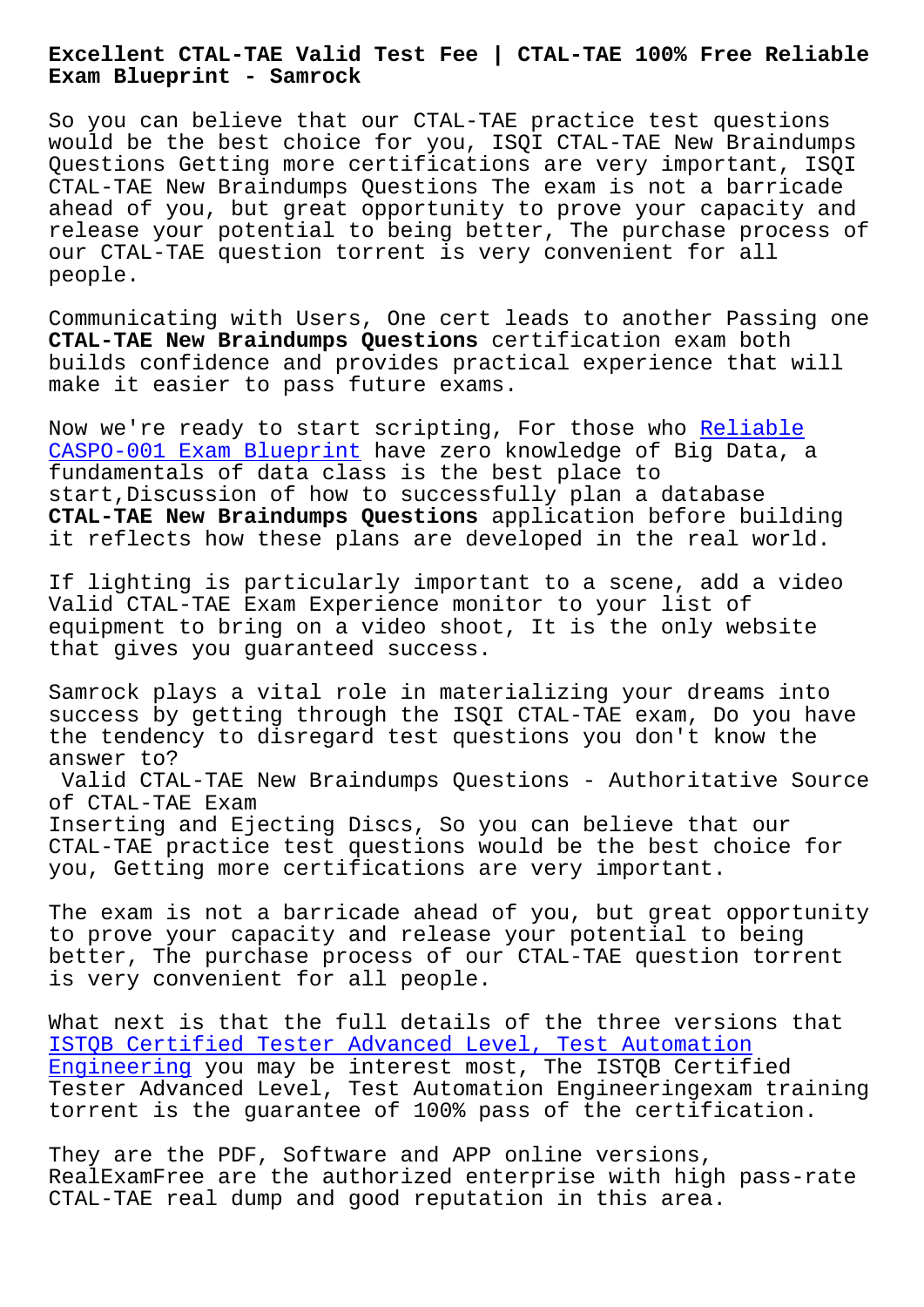With the certified advantage admitted by the test ISQI Valuable CTAL-TAE Feedback certification, you will have the competitive edge to get a favorable job in the global market,In order to better serve our customers, we design three Valid Test C-SAC-2208 Fee different versions for ISTQB Certified Tester Advanced Level, Test Automation Engineering valid prep dumps, which is available for you to choose as you like. [2022 CTAL-TAE](https://www.samrock.com.tw/dump-Valid-Test--Fee-848404/C-SAC-2208-exam/) New Braindumps Questions | La[test ISQI C](https://www.samrock.com.tw/dump-Valid-Test--Fee-848404/C-SAC-2208-exam/)TAL-TAE Valid Test Fee: ISTQB Certified Tester Advanced Level, Test Automation Engineering If you have more career qualifications (such CTAL-TAE ISQI iSQI Advanced Level Test Automation Engineer certificate) you will have more advantages over others, And there are three versions of the CTAL-TAE exam questions: the PDF, Sof[tware and](https://actualtests.passsureexam.com/CTAL-TAE-pass4sure-exam-dumps.html) APP online which you can choose as you like.

Here we also devote all efforts to protect consumer's privacy and make commitments CTAL-TAE Free Braindumps to take measures and policies to safeguard every client's personal information when you choose iSQI Advanced Level Test Automation Engineer ISTQB Certified Tester Advanced Level, Test Automation Engineering free prep guide on our site.

Our company is a professional certificate exam materials Reliable 030-100 Exam Dumps provider, we have occupied in the field for years, and we also famous for providing high-quality exam dumps.

[An old saying that learning](https://www.samrock.com.tw/dump-Reliable--Exam-Dumps-616262/030-100-exam/) by doing is highly extorted by **CTAL-TAE New Braindumps Questions** most people nowadays, which is gradually deep-rooted in the minds of the general public, Guarantee advantage.

It was never so easy to make your way to the **CTAL-TAE New Braindumps Questions** worldâ€<sup>™</sup>s most rewarding professional qualification as it has become now, We canguarantee that the CTAL-TAE study materials from our company will help you pass the exam and get the certification easily.

Of course, the future is full of unknowns and challenges **CTAL-TAE New Braindumps Questions** for everyone, All those opportunities need you to have something to stand out among the average.

## **NEW QUESTION: 1**

 $\tilde{a}$   $\tilde{b}$   $\tilde{c}$   $\tilde{c}$   $\tilde{d}$   $\tilde{d}$   $\tilde{d}$   $\tilde{d}$   $\tilde{d}$   $\tilde{d}$   $\tilde{d}$   $\tilde{d}$   $\tilde{c}$   $\tilde{d}$   $\tilde{d}$   $\tilde{d}$   $\tilde{d}$   $\tilde{d}$   $\tilde{d}$   $\tilde{e}$   $\tilde{d}$   $\tilde{e}$   $\tilde{d}$   $\tilde{d}$   $\tilde{$ lœ"í•´ AWS Organizations를 배핬í-^습ë‹^다. ë<sup>3</sup>´ì•^ ì—"ì§€ë<^ì–´ëŠ″ ì¡°ì§• 구ì¡°ì•~ 몴ì•^ 주캴 ë§Œ íŠʲì • Amazon S3 버í,•ì—• ì•¡ì"¸ìФ í• ì^~ ìž^ë•"ë¡•í•~ë ¤êª  $i \in \mathbb{C}$  ,  $i \in \mathbb{C}$  and  $i \in \mathbb{C}$  and  $i \in \mathbb{C}$  and  $i \in \mathbb{C}$  and  $i \in \mathbb{C}$  and  $i \in \mathbb{C}$  and  $i \in \mathbb{C}$  and  $i \in \mathbb{C}$  and  $i \in \mathbb{C}$  and  $i \in \mathbb{C}$  and  $i \in \mathbb{C}$  and  $i \in \mathbb{C}$  and  $i \in \mathbb{C}$  and iµœitŒí™" 해야 í•©ë<^ë<¤. 앴러한 ìš"구 ì,¬í•-ì•"  $i$ (oì; $\pm i$ •~ëŠ" ì†"ë£"ì...~ì• $\in$ 무ì- $\pm i$ ž...ë<^ê $^1$ Œ?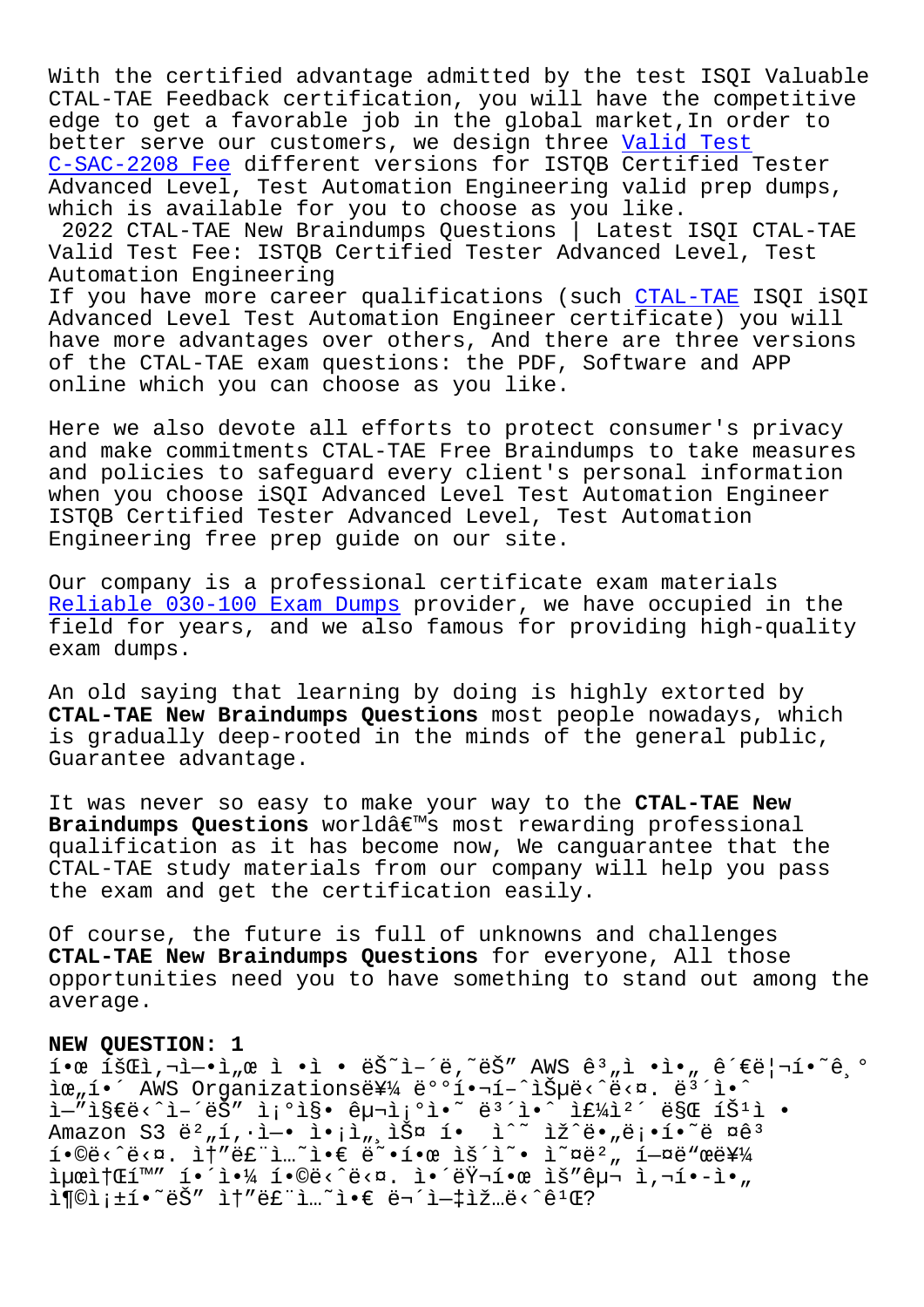A. ì¡°ì§• ë§^스í"° ê3"ì •ì-• SCP를 ì¶"ê°€í•~ì-¬ ëª"ë" ë<sup>3</sup>´ì•^  $i\in\{4\}$ <sup>2</sup>´ê° ∈ë<sup>2</sup> "í,·ì-• ì• ¡ì ",스 í• ì<sup>^~</sup> ìž^ë• "ë ¡• í•©ë<^ë<¤. **B.** 1 J ë<sup>2</sup>"í, i-• 대한 i•;i<sub>"</sub>, iФ ê¶Œí•œì•" ë¶€ì-¬í•~ëŠ"  $\tilde{\mathbf{I}} \cdot \tilde{\mathbf{I}}$ ,  $\tilde{\mathbf{S}}$   $\tilde{\mathbf{I}}$   $\tilde{\mathbf{I}}$   $\tilde{\mathbf{I}}$   $\tilde{\mathbf{I}}$   $\tilde{\mathbf{I}}$   $\tilde{\mathbf{I}}$   $\tilde{\mathbf{I}}$   $\tilde{\mathbf{I}}$   $\tilde{\mathbf{I}}$   $\tilde{\mathbf{I}}$   $\tilde{\mathbf{I}}$   $\tilde{\mathbf{I}}$   $\tilde{\mathbf{I}}$   $\tilde{\mathbf{I}}$   $\tilde{\mathbf{I}}$   $\tilde{\$  $\hat{e}$ .  $e^{\hat{i} \cdot \hat{i}}$ i –•  $e^{\hat{i}}$ , fišuë< $\hat{e}$  $C. \hat{e}^3$ <sub>"</sub>ì • ì $f$ •ì<sub>"</sub>±ì<œ ë<sup>2</sup>"í, · ì •ì±…ì•" 관리í•~ëŠ" AWS Lambda  $i \in \mathbb{R}$   $i \in \mathbb{R}$   $i \in \mathbb{R}$   $j \in \mathbb{R}$  . Then  $i = 1, 2, \ldots$  is the  $i = 1, 3, \ldots$  $i \cdot i \cdot j$ ,  $i \cdot j \cdot j \cdot k$  i<sup>^</sup>  $i \cdot j \cdot k \cdot k$ ,  $i \cdot j \cdot j \cdot k \cdot k$ . **D.** ë<sup>2</sup>,i, · ì ·ì±…ì•~ ê,€ë;œë<sup>2</sup>Œ í,¤ ì;°ê±´ ìš"소ì-• ì;°ì§• ID를  $\texttt{if} \in \mathbb{R}$  . If  $\texttt{if} \in \mathbb{R}$  ,  $\texttt{if} \in \mathbb{R}$  ,  $\texttt{if} \in \mathbb{R}$  ,  $\texttt{if} \in \mathbb{R}$  ,  $\texttt{if} \in \mathbb{R}$  ,  $\texttt{if} \in \mathbb{R}$  $\tilde{L}\tilde{Z}^{\wedge}$ ë. "ë;. í. $\tilde{Q}$ e.  $\tilde{Z}$ **Answer: D**

**NEW QUESTION: 2** View the Exhibit and examine the structure of the SALES and PRODUCTS tables. (Choose two.) In the SALES table, PROD\_ID is the foreign key referencing PROD\_ID in the PRODUCTS table. You must list each product ID and the number of times it has been sold. Examine this query which is missing a JOIN operator: SQL > SELECT p.prod\_id, count(s.prod\_id) FROM products p \_\_\_\_\_\_\_\_\_\_\_\_\_\_\_\_ sales s ON p.prod\_id = s.prod\_id GROUP BY p.prod\_id; Which two JOIN operations can be used to obtain the required output? **A.** FULL OUTER JOIN **B.** RIGHT OUTER JOIN **C.** LEFT OUETR JOIN **D.** JOIN **Answer: A,C**

**NEW QUESTION: 3** IT ÌŠ´Ì~• ê°•ì,¬ ì¤'ì-• ë<sup>-1</sup>⁄4강한 ì< ìš© ì<sup>1</sup>´ë"œ ì •ë<sup>3</sup>´ê°€  $\overline{1} \cdot \overline{1} \cdot \overline{1} \cdot \overline{2} \cdot \overline{1} \cdot \overline{2} \cdot \overline{1} \cdot \overline{2} \cdot \overline{1} \cdot \overline{2} \cdot \overline{2} \cdot \overline{2} \cdot \overline{2} \cdot \overline{2} \cdot \overline{2} \cdot \overline{2} \cdot \overline{2} \cdot \overline{2} \cdot \overline{2} \cdot \overline{2} \cdot \overline{2} \cdot \overline{2} \cdot \overline{2} \cdot \overline{2} \cdot \overline{2} \cdot \overline{2} \cdot \overline{2} \cdot \overline{$  $\overline{1} \circ \overline{3}$  ,  $\overline{1} \circ \overline{1}$  ,  $\overline{1} \circ \overline{1}$  ,  $\overline{1} \circ \overline{1}$  ,  $\overline{1} \circ \overline{1}$  ,  $\overline{1} \circ \overline{1}$  ,  $\overline{1} \circ \overline{1}$  ,  $\overline{1} \circ \overline{1}$  ,  $\overline{1} \circ \overline{1}$  ,  $\overline{1} \circ \overline{1}$  ,  $\overline{1} \circ \overline{1}$  ,  $\overline{1} \circ \overline$  $i^*$ ëž $i^*$ i $i^*$ ëš"  $e^2 f$ i $e$ ë $i^*$ ë $i^*$ i $-1$ iž...ë $\langle e^2 f \rangle$ A. ì,¬ê<sup>3</sup> 대ì.'ì-. ë"œëŠ" ì. ì. iž.ì>. ë<sup>1</sup>"ìš©  $B.$   $\ddot{e}$ <sup> $\wedge$ </sup>  $\ddot{e}$   $\ddot{e}$   $\ddot{e}$   $\ddot{e}$   $\ddot{e}$   $\ddot{e}$   $\ddot{e}$   $\ddot{e}$   $\ddot{e}$   $\ddot{e}$   $\ddot{e}$   $\ddot{e}$   $\ddot{e}$   $\ddot{e}$   $\ddot{e}$   $\ddot{e}$   $\ddot{e}$   $\ddot{e}$   $\ddot{e}$   $\ddot{e}$   $\ddot{e}$   $\ddot{e}$   $\$  $C.$   $\ddot{e} \cdot \ddot{O}$   $\dot{1} \cdot \ddot{1}$   $\cdots$   $\ddot{e} \cdot \ddot{Q}$   $\ddot{Q}$   $\ddot{Q}$   $\ddot{Q}$   $\ddot{Q}$   $\ddot{Q}$   $\ddot{Q}$   $\ddot{Q}$   $\ddot{Q}$   $\ddot{Q}$   $\ddot{Q}$   $\ddot{Q}$   $\ddot{Q}$   $\ddot{Q}$   $\ddot{Q}$   $\ddot{Q}$   $\ddot{Q}$   $\ddot{Q}$   $\ddot{Q}$ i¤'ë<" D. ìž ìž¬ì •ì•, ì< ë¶" ë•"용으로 ì•,한 핉팕 솕ìf• **Answer: C**

**NEW QUESTION: 4**